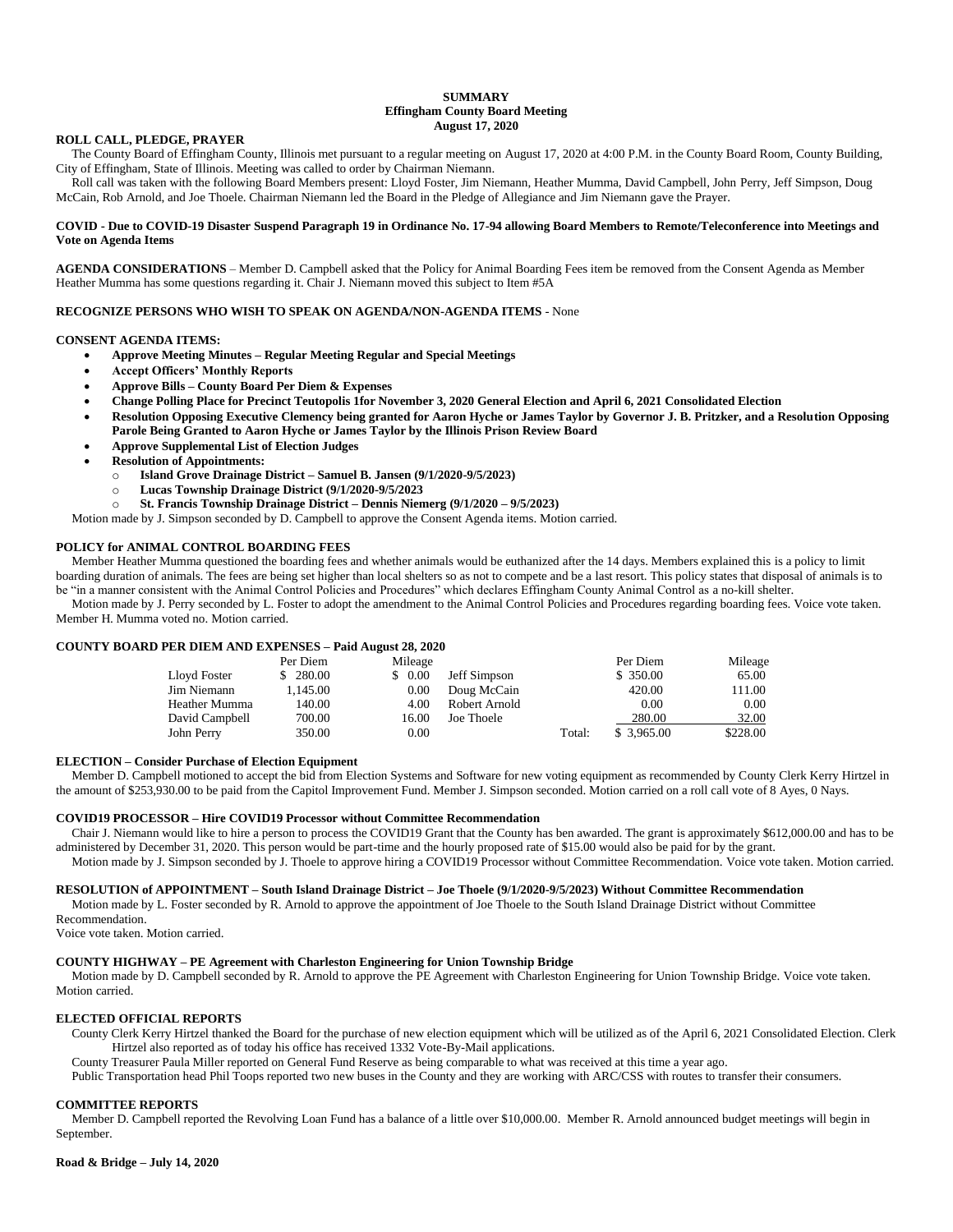Committee Members Present: Joe Thoele, Doug McCain and Jeff Simpson. Others present: J. Niemann, Becky Hoopingarner, Bob Westendorf, and Greg Koester. J. Simpson moved and D. McCain seconded to approve June 9, 2020 minutes were unanimous approved. Claims were signed. Old Business

# 1. Budget

- a. 2020 Budget Status Koester anticipates a \$50,000 surplus this year in the highway fund, partly attributed to cheaper fuel costs and hired assistant three months later.
- b. Proposed 2021 Budget
	- o Rob Arnold, Tax and Finance Chairman, asking for a 10% cut of expenditures from the County General Fund. Highway Department has its own funding and reimburses the general fund for health insurance and IMRF of highway employees.
	- o For years, highway has been reimbursed County General for health insurance. Also, started reimbursing IMRF this year. Koester has been reviewing MFT policies on other ways to utilize increased MFT funding.
	- o The highway budget may increase as we perform more work for townships.
- 2. Economic Development Program (EDP) Funding Received for 1100<sup>th</sup> Avenue (Airport Road)- Received notice \$411,994 of EDP funding will be provided for the improvement. County plans to use Rebuild Illinois Grant funds DCEO and TARP funds for the local match of \$333,124.
- 3. Purchase Additional ROW along Moccasin Road to improve drainage and widen shoulder reached verbal agreement on purchase price with property owners and Taylor Law is finalizing closing documents.
- 4. Purchase Boiler Slag for Pavement Preservation Koester reaching out to previous supplier to obtain approximately \$30,000 of additional boiler. D. McCain moved and J. Simpson seconded to approve Greg in purchasing more boiler slag.

# New Business

- 1. Bishop Township Bridge Aid Petition Replace pipe along 900<sup>th</sup> Ave. with a 48" arch aluminized pipe and cost approximately \$6,700.00 installed. Township petitioning County bridge funds for 50% of costs. D. McCain moved and J. Simpson seconded to recommend approval to the County Board.
- 2. Bridge Aid Petition with Shelby County and Fayette County Koester proposed a 40/30/30 split with Effingham County paying 40% since we have higher E.A.V.
- 3. Present IDOT Compliance Review Reports of Township Bridge funds, County MFT Funds, and Township MFT Funds Audit looks good and need to forward to Board meeting. D. McCain moved and J. Simpson seconded to recommend present reports to County Board, unanimous.
- 4. Status of Maintenance
	- a. Bridge along 1200<sup>th</sup> Avenue northwest of Altamont completed. Photos distributed.
	- b. Patching completed and oiling started last week.
	- c. Plan to pick up ditcher tomorrow from Perry County
	- Mowing the second time around, done spraying and placed pipe for Summit Twp. Detour.
- 5. Bridge to Replace Low Water Crossing Koester is looking to replace an existing low water crossing in Union Township with a small bridge using township bridge funds, along with a PE agreement with Charleston Engineering.
- 6. Miscellaneous Believe we have everything in for the auditors. Also, committee discussed fee structure and scheduling for ditcher.

D. McCain moved and J. Simpson seconded to adjourn, unanimous.

| S/ Greg Koester | 08/11/20    | ' Joseph E. Thoele                  | 08/11/20    |
|-----------------|-------------|-------------------------------------|-------------|
| COUNTY ENGINEER | <b>DATE</b> | CHAIRMAN of ROAD & BRIDGE COMMITTEE | <b>DATE</b> |

# **911 - July 21, 2020**

 Board Members Present: Julie Stephens, Dave Campbell, Dave Mahon, Wayne Rubach, Bob Tutko, Jason McFarland. Absent: Larry Thies, David Budde, Mike DePoister

Others Present: Tina Daniels, Jason Repking, Billie Bales, Greg Sapp

Minutes - D Campbell motioned/W Rubach seconded minutes of the June 16, 2020 meeting were approved as written. Motion carried.

 Financial Report & Expenditure Report - A financial report was given by W Rubach showing a June 30, 2020 balance of \$950,186.47 along with an Expenditure Statement for bills to be approved for \$7,052.53. D Mahon motioned/J McFarland seconded to accept the financial & approve expenditure reports. Roll call vote: Approving votes: J McFarland, W Rubach, D Campbell, D Mahon, J Stephens, Disapproving Votes: 0 Absent: L Thies, D Budde, M DePoister). Motion carried. Committee Reports - Emergency Services Meeting was rescheduled to August 18th at 11:45am due to lack of quorum.

Addressing Reports- Jill Zerrusen - Zerrusen was not in attendance. She was doing State required online training for the new state addressing standards.

System Administrator's Report – Tina Daniels

Submitted monthly 9-1-1 phone data and CAD data for both PSAP's (see attached).

- T Daniels report is attached
- IT Report- Jason Repking
	- Submitted monthly report (attached)
	- Repking reported that the new Spillman Server has been installed. An issue came up when the new server was installed. It was discovered that the old server needed a license update from 2012 to 2019 so that the new server and back-up server are redundant. D Mahon motioned/W Rubach seconded to approve expenditure of \$1,180.80 for license update for the back-up server. Roll call vote: Approving votes: J McFarland, W Rubach, D Campbell, D Mahon, J Stephens, Disapproving Votes: 0 Absent: L Thies, D Budde, M DePoister) Motion Carried.

Old Business - None reported.

New Business - None reported.

General Information/Public Comments - None reported

Adjourn/Next Meeting - On a motion by D Mahon and seconded by J McFarland the meeting was adjourned to August 18, 2020 at Noon in the 3<sup>rd</sup> Floor County Board Room at the Effingham County Building preceded by the Quarterly Emergency Service Agencies Meeting at 11:45 a.m. Motion carried. Minutes Submitted by Tina Daniels, 9-1-1 System Administrator

# **Airport - August 12, 2020**

Commission Members Present: (Roll Call Taken) Tony Siemer, Jim Niemann, Stan Bahrns, Jeff Simpson, Phil Toops. Others Present: Jerry Tate (Airport Manager), County Engineer Greg Koester

Minutes - J Niemann moved/P Toops seconded to approve the July 1, 2020 minutes as written. Unanimous, Motion Carried.

Correspondence

Review and Approve Bills - J Simpson moved/ J Niemann seconded to approve bills totaling \$6,758.78. Unanimous, Motion carried.

 Old Business - High Flight Hangar – to our knowledge, no construction has occurred, nor scheduled even thought J Tate reported Michael Wright approached him requesting a 6 month extension on the Lease. G Koester reviewed the ground lease dated July 2019 and noted the lease does not contain a deadline for hangar construction. G Koester suggested sending a letter to Michael Wright, etal notifying HighFlight of the following:

- Given the uncertainty of hangar construction, the county is no longer committed to constructing the taxiway to access the west side of the proposed hangar with that funding to be earmarked to other needs. Furthermore, the state would not allow a project letting for the taxiway until construction is assured.
- County plans to terminate the lease if hangar construction not started within six months.